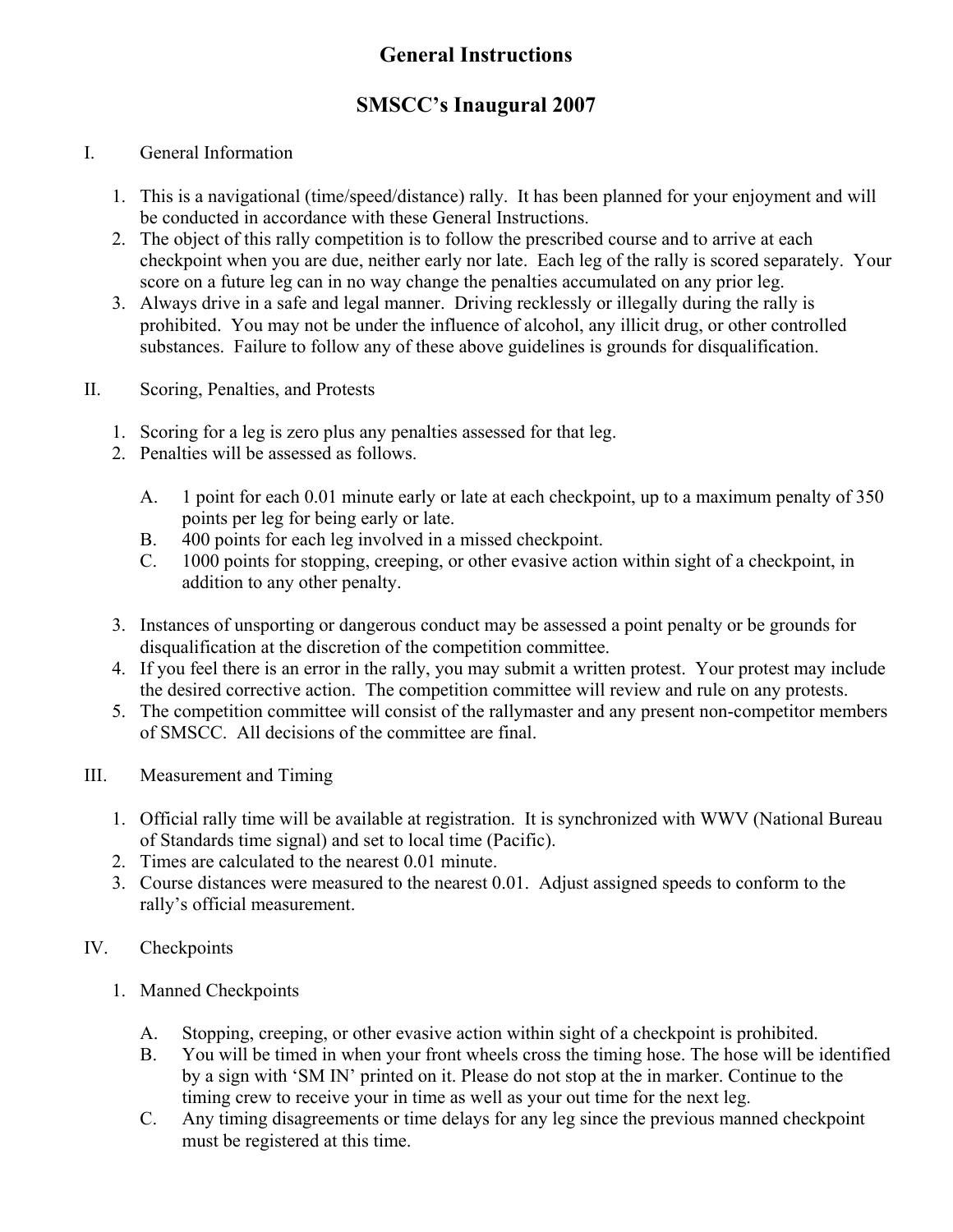- D. You will be given all information necessary to begin the next leg (e.g. out speed, active route instruction and active Notes to be used until the next manned checkpoint).
- E. Begin the next leg at the out marker at your assigned out time. Please do not block traffic flow or other competitor's access to the out marker.
- 2. Do It Yourself Checkpoints
	- A. At a DIYC write your arrival time (in hours, minutes and hundredths of a minute) in the Time In box above the Time Out box for the current leg.
	- B. Your out time for the next leg is 1.00 minute after the time you just wrote down in the Time In box. Please write that time in the next available Time Out box.
	- C. You must write both your Time In for the DIYC and the Time Out for the next leg on your control card before reaching the next manned checkpoint. Failure to do so will be scored as having missed a checkpoint.
	- D. You may not change your Time In for a DIYC after entering the next manned checkpoint.

#### V. Course

- 1. Eligible rally roads are paved and public, except when you are instructed otherwise. Alleys, driveways, entrances to businesses, private roads and unpaved roads are to be considered non-existent except when you are instructed otherwise.
- 2. The course through an intersection is determined by the first item that applies in the following priority list:
	- A. Execute a turn as instructed by a numbered route instruction. A turn requires you to go in a direction that is different from the course you would take based on the first item that applies in the remainder of this priority list.
	- B. Follow the course as defined by a course following action (see section V. 3).
	- C. Follow the course as defined by any active Notes (see section VII. 2).
	- D. Proceed straight as possible. Do not consider freeway offramps to be as straight as possible.
- 3. Types of course following actions are as follows:
	- A. When you are instructed onto a road by name or number you must follow it by name or number whenever possible until you execute a turn or enter a manned checkpoint.
	- B. When you are instructed to FLR (Follow the Lined Road) you must continue to do so until you execute a turn or enter a manned checkpoint.
- VI. Route Instructions
	- 1. Complete each route instruction in an order consistent with the active Notes (see section VII. 3) for the leg you are on. If no active Note gives you an order, route instructions are completed in descending numerical order.
	- 2. Execute each route instruction at the first possible point satisfying that route instruction and consistent with these General Instructions.
	- 3. Some route instructions are designated WOF (Whichever Occurs First), and will be separated into two or more parts by the word OR. Complete the part which you can complete first, then cancel the other part or parts.
	- 4. You may receive special route instructions at a manned checkpoint, execute them as directed.
	- 5. Information in parentheses is not part of the route instruction, but will be correct.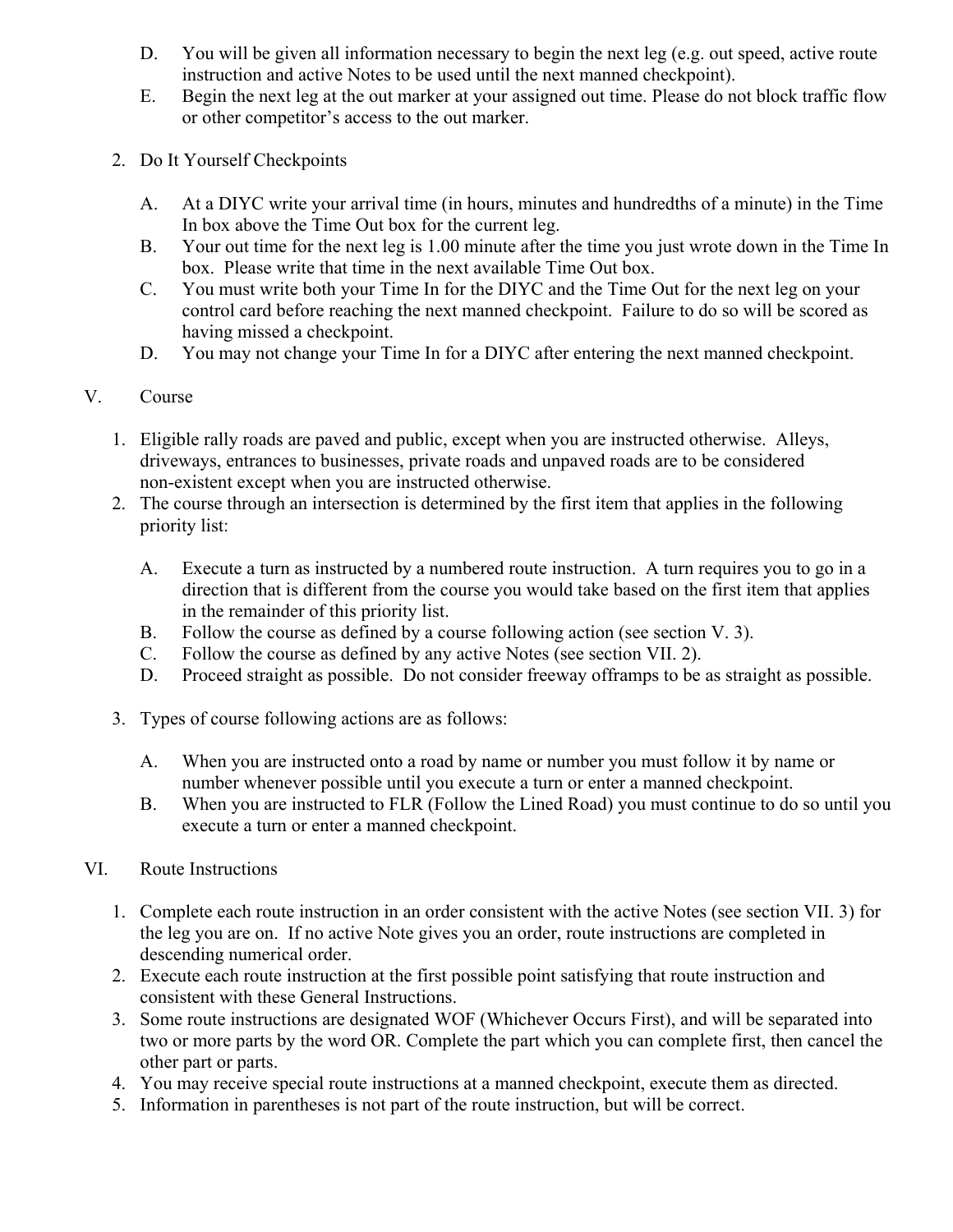## VII. Notes

- 1. You will be given a page of Notes at the beginning of the rally. These Notes are to be kept for the duration of the rally. At the start of the rally and at each manned checkpoint, you will be told which Notes are active.
- 2. A Note will give you the default course through each T intersection. Never use straight as possible through a T intersection.
- 3. Notes may include information such as the order in which to complete route instructions, changes to eligible rally roads, specific course following actions, and potential pauses.

#### VIII. Signs and Landmarks

- 1. A landmark is an object along the course such as: signal, stop, fire hydrant, Ventura Bl. Each landmark will be indicated in the route instructions without quotation marks. Any term used in Section X to define a landmark will be used only in the defined sense.
- 2. Quotation marks are used in the route instructions to indicate the complete or partial text and/or the illustration or illustrations on the sign to be used. All quoted signs will be on your right or overhead except when you are instructed otherwise by the use of 'SA' or 'SOL'. Other signs and all landmarks may be anywhere, except as indicated in section VIII.7.
- 3. A referenced sign may contain additional text or illustrations. The referenced portion will be contiguous, with no intervening text skipped. Referenced capitalization need not agree with that on the sign. Part of a word or number will not be referenced.
- 4. Partial names may be used in the route instructions to identify landmarks. For example, the landmark West Topanga Canyon Blvd. might appear in a route instruction as Topanga, or as Canyon, or as West Topanga, etc. It will not appear as Topanga Cyn, nor as Canyon Boulevard, nor as West Canyon, etc. A road identification sign with an arrow may be used to identify that road.
- 5. A single sign will not be used for consecutive route instructions.
- 6. More than one sign mounted on a common support is considered a single sign.
- 7. Do not use signs on mailboxes, signs on or attached to vehicles or buildings, or signs painted on the surface of the road or curbs. Do not use signs or landmarks readable only after you pass them.

## IX. Delays

- 1. Reasonable requests for time delays will be granted for any reason.
- 2. Submit your requests for a time delay at the next manned checkpoint.
- 3. All time delays must be in the form of x.50 minutes, where x is equal to any whole number less than 10.
- 4. Time delays of greater than 10 minutes may be made but will be reviewed by the competition committee. Barring extreme circumstances, these will not be considered reasonable.
- X. Definitions and Abbreviations
	- 1. **At** For turns: In the vicinity of For other actions: even with
	- 2. **CAST** Change Average Speed To or Continue Average Speed Of. Execute speed changes when your front wheels are even with the first part of the indicated sign or landmark or when instructed otherwise. Execute speed changes associated with turns at the apex of the turn.
	- 3. **Checkpoint** A manned or unmanned timing location (see section IV).
	- 4. **DIYC** Do It Yourself Checkpoint. An unmanned checkpoint (see section IV.2)
	- 5. **FLR** Follow the Lined Road (see section V.3.B).
	- 6. **Free Zone** A portion of the rally in which there are no manned checkpoints.